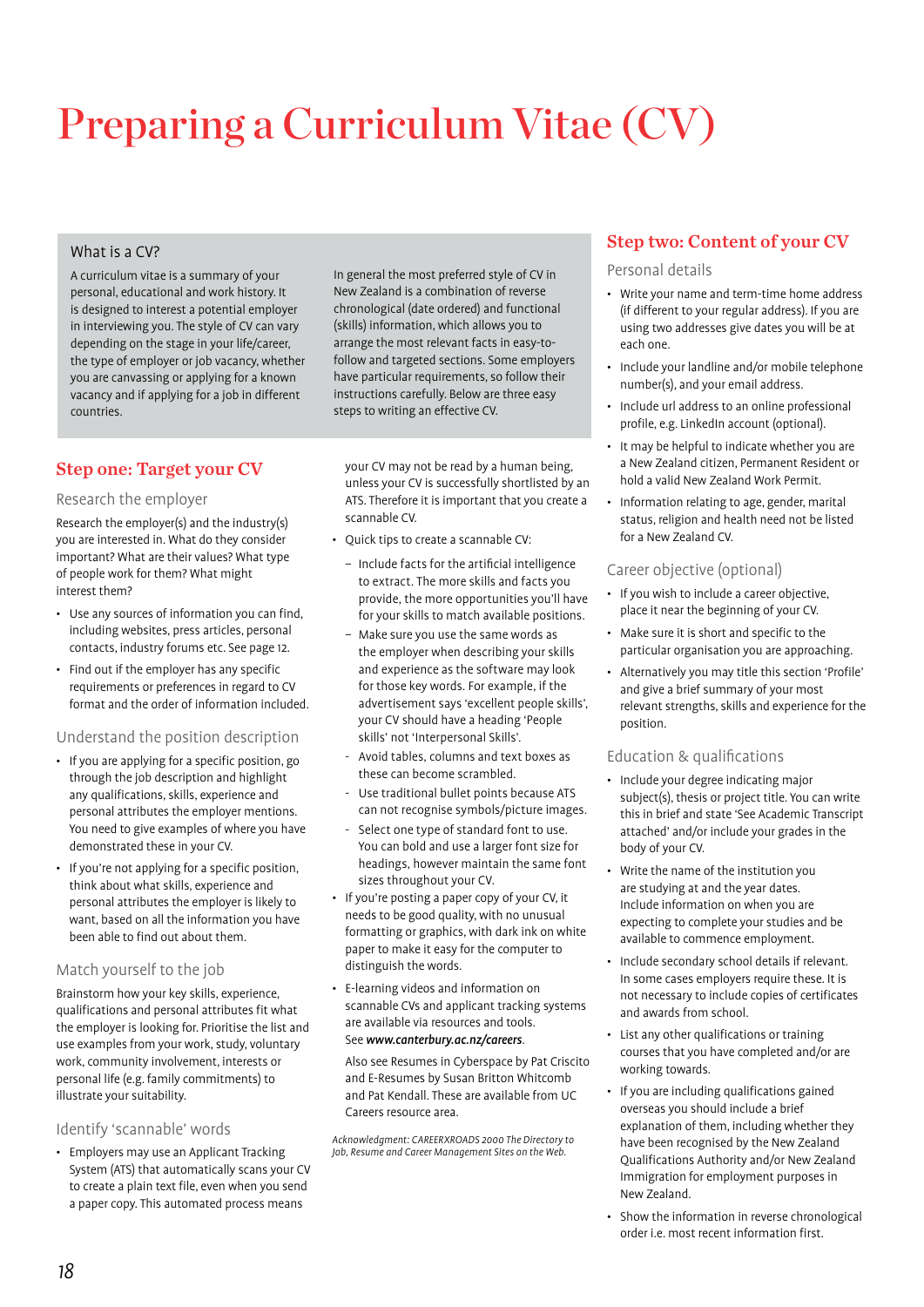# Achievements

- Mention positions of responsibility you have held, such as Class Representative, captain or coach of a team, or any special awards received.
- If you have many school, university and/or any other achievements, consider dividing them into categories such as: cultural, sports, leadership (positions of responsibility) and academic (awards).
- If you are a job seeker who has had family commitments while studying you may want to include these in this section.

#### Work experience

- Write the job title, name of employer, location and period of employment (e.g. Nov 2016 – Feb 2017).
- List your most recent position first, and then continue in reverse chronological order.
- Provide a brief description of the responsibilities/tasks of the position. Use action verbs to describe these (see page 28).
- Note the relevant skills you developed and achievements/accomplishments you gained while working for each employer.
- Suggest and interpret how your work experience relates to the employer's activities. Note any special projects or tasks you completed and responsibilities you had.
- Consider dividing this section into 'Relevant Work Experience' and 'Other Work Experience'.

#### Key skills/competencies & attributes

- Identify the key skills/competencies the employer is looking for in the position description. Use these as headings. Include examples to illustrate your skills, experience, and personal attributes, giving the employer some context to understand where you have gained or demonstrated these.
- If you choose to give examples of the application of your skills and attributes in both your Work and Key Skills sections, take care to avoid simply repeating the same information.
- Use the STAR principle in writing a skill or competency. That is, think of:
	- A Situation and/or Task you have done. The Action steps you took in that situation and/or task. The Result/outcome.

– For example: 'Researched, prepared and delivered a presentation to over 50 students in a management course. Received positive feedback from lecturer and classmates. Achieved an A grade.

#### Interests

- Include your interests sports, cultural groups, hobbies and volunteer work.
- List any clubs or societies you belong to.
- Interests describe aspects of your personality to an employer and highlight your skill development relevant to the workplace (for example, team skills or leadership potential).
- Provide enough detail for the employer to understand the extent of your involvement and achievement in these activities.

#### Referees

• List two or three referees. For example, these can be a current or previous employer, a university staff member, or a sports coach.

- Your referees should know you well enough to support you in your job applications.
- List your referees' names, positions, places of work or their relationship to you, email addresses and telephone numbers on your CV and/or application form.
- Generally, do not attach written references to your application unless the employer has specifically asked for them. However, you can attach one written reference if you think that will 'add value' to your application. Draw the employer's attention to it in your cover letter.
- Always obtain your referees' consent before giving their name and contact details. Offer your referees a copy of your CV and discuss it with them. A copy of the job description and/ or advertisement for any position you are applying for is also useful information for referees.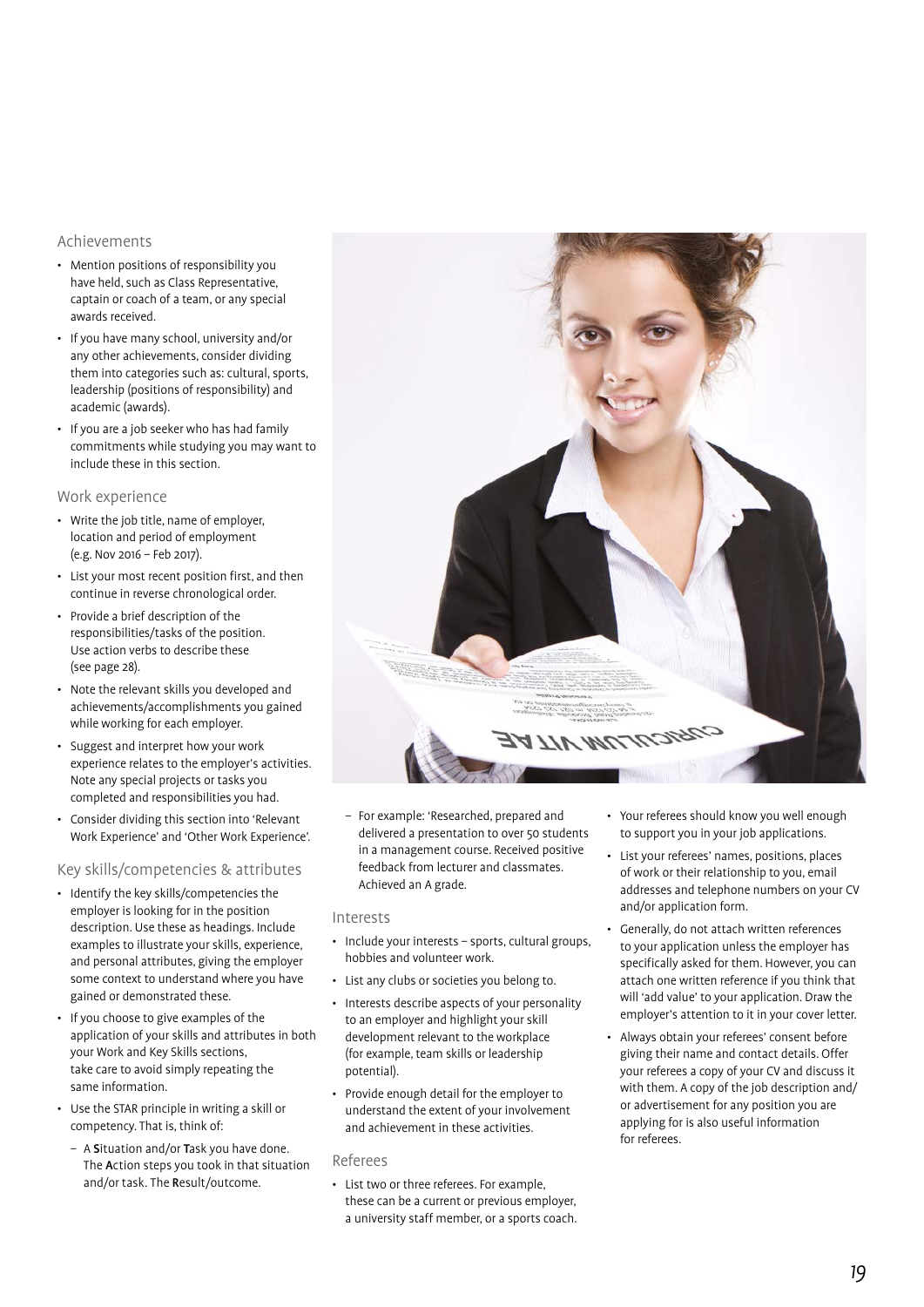# Step three: Presentation of your CV

#### Impact

- The aim of the CV is to get you an interview. You will have about 30 seconds of the employer's time to make an impact. This means your CV must gain the employer's attention immediately.
- Effective CV's are targeted to the specific employer you are sending it to. This means adjusting it for each application. Create a database/master CV that includes a range of skills/competencies, attributes and experiences from which you can then select the most relevant examples for inclusion in your CV for a particular position.

# Format/layout

- The design, layout, order and style in which you present your information in your CV is for you to decide, unless the employer has specified any particular guidelines.
- Length of a CV can vary aim to be as concise as possible. Typically no more than 2–3 pages in length is appropriate in New Zealand.
- Allow plenty of 'white space' on each page, so the CV looks professional, easy to read and not crowded.
- Use clearly defined (bold) headings and subheadings to make it easy for the employer to find the information they're looking for. Keep headings consistent in font style and size throughout.
- Make sure your CV is typed and looks professional. Use white paper to print your CV on as most employers photocopy CV's to give to interview panellists.
- If posting, don't bind your CV but staple the top left-hand corner of the pages together. This enables the employer to easily photocopy your CV if required.
- Typically, employers are asking for CVs to be sent electronically. This can include sending your CV as an attachment to an email or attaching it to an online application form via a link on a web page. Make sure your file is in the format the employer has requested, and that the file name includes your name e.g. 'FredJohnsonCV.docx' rather than simply 'CV.docx'.
- Your cover letter and CV are two halves of the one application so there should be consistency in their format and font.

# Checklist – before you send cover letter and CV

- $\Box$  Have you demonstrated how your skills, qualifications, experience and personal attributes match the 5–6 main points the employer is looking for, with examples?
- $\Box$  Have you included all the relevant sections the employer has requested and/or that you think are relevant?
- $\Box$  Have you made clear what is unique about you? What makes you stand out from other people?
- $\square$  In your cover letter, have you been specific about why you want this job, and why you are interested in working for this employer? Have you demonstrated that you have thought about the job, the organisation and the industry and identified the fit with your own aspirations?
- $\Box$  Have you asked someone else to read through your cover letter and CV? Do they give the impression you want to make to the employer?

# Content tips

- Present information in order of relevance to the employer. For example, if previous work experience is not particularly relevant to the employer or the position, put your key skills section before your work experience.
- Make sure your cover letter and CV complement each other. Remove any unnecessary repetition.
- Make sure your unique attributes are clear.
- Use the Action Verb List (see page 28) to minimise word repetition.

# Check over and proof read

- Check grammar and spelling very carefully. Don't rely on computer 'spell checks' to pick up all errors.
- Ask someone else to check it over, as you can often miss your own spelling and grammatical mistakes.
- Access UC Careers services via <www.canterbury.ac.nz/careers>
	- Use the CV360 tool to automatically scan your CV for instant feedback.
	- Attend an express appointment or drop-in to get your CV checked.



Tip: Develop a database / master CV containing sections for each of your skills with examples of where you've demonstrated those skills, then copy and paste the relevant sections into each new customised CV as appropriate.

Tip: Employers who recruit through Student & Graduate Recruitment often require full course details on your CV, and/or a photocopy of your academic transcript.

Tip: You have 30 seconds to make the right impression with an employer – use it well to gain their attention and interest immediately, highlighting your suitability and 'points of difference'.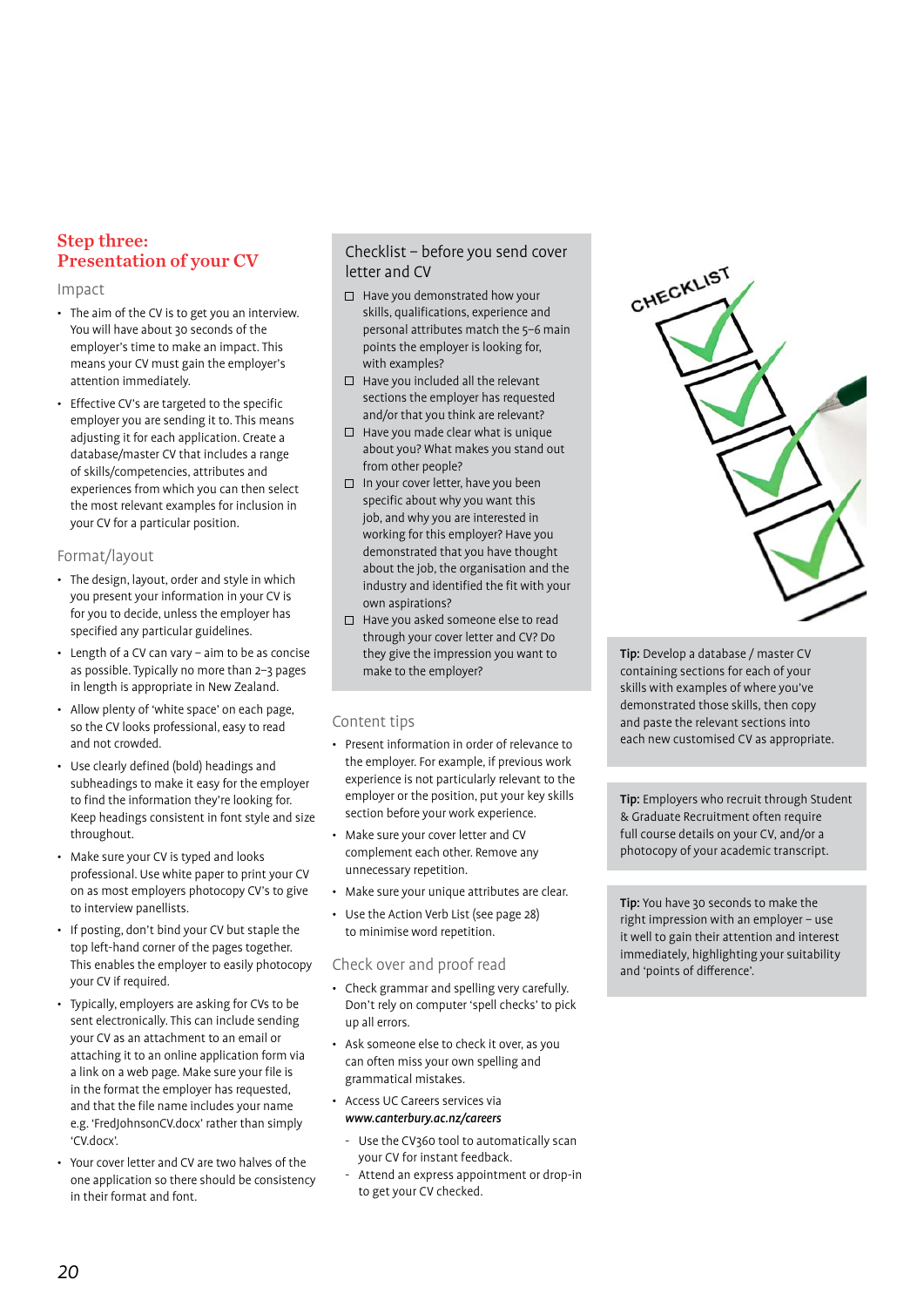# Hints for specific situations

# Academia

Academic CVs need extra sections covering your academic achievements, research and teaching interests, publications, conference attendance and presentations. An academic CV may not need to include a key skills section. Ask for our handout Considering a Career in Academia.

# Adult students – changing career direction

- Review your work experience and the requirements of the job you're applying for, and decide how much detail to put in. Don't include details of education or work experience from more than 10 years ago, unless it is directly relevant to the position you are applying for.
- The main rule still applies you need to make it obvious to the employer that you have the key skills and experience for the position. If your work experience is recent and relevant to the position, you may want to prioritise that section and include relevant skills within your description of the work experience. If you're looking to change direction and your work experience is not directly relevant to the position, prioritise your relevant skills section and keep your work experience short and concise.

# Engineering

- Put details of your engineering experience immediately after your education details and achievements, perhaps in a separate section to your other work experience. Any work you have done as required by your degree can be counted as relevant engineering work experience, along with any additional engineering work experience you have done.
- Engineering employers want graduates with strong written and oral communication skills, as well as engineering expertise. Your CV and cover letter are your opportunity to show the effectiveness of your written communication skills.

Tip: Posting e-résumés on the web is a popular job search technique. This allows employers to access your information and contact you without you having to search for every vacancy. LinkedIn is a popular tool for achieving this ([www.linkedin.com](http://www.linkedin.com)). Visit [www.eresumes.com](http://www.eresumes.com) for information on preparing an e-résumé, and resources and tools at [www.canterbury.ac.nz](http://www.canterbury.ac.nz) for e-learning videos and information on LinkedIn.

# Government

- Government departments often ask for evidence that you possess specific competencies, which they specify in the job description. You must provide a detailed answer for each competency, highlighting how you possess the skills and experience they are looking for.
- When describing examples of where you have demonstrated a particular competency, use the STAR principle: outline the Situation/Task, describe the Actions you took and finish by mentioning the Result (see page 21).

# Graphic design or 'creative' roles

- If being visually creative is a large part of the job you're applying for, be creative in the appearance of your CV in your use of colour, fonts, space, graphics etc.
- The information must still be clear, easy to read and logically presented. The CV must also photocopy well, so make sure any colours used don't cause information to disappear after photocopying (e.g. text on a bright background might not be legible after photocopying).
- Your CV is a showcase for your design skills – think about what impression you want to give.

# International employment

• If you're looking for work internationally, be aware that CV styles may vary in different countries. Also, overseas employers may not have experience with New Zealand qualifications and may require more detail or explanation of your studies.

If you are applying for jobs in other countries use the Going Global website. UC has a paid subscription to this site, which you can access by using the link <https://online.goinglobal.com/> from any device linked to the UC network. This enables you to find over 100 pages of job search related information for over 35 different countries. Alternatively, limited public access is available via [www.goinglobal.com.](www.goinglobal.com)

• Explore overseas job vacancy websites via 'Jobs and application tools' at <www.canterbury.ac.nz/careers>

# Law

- Law firms frequently want to see a full academic history, including full university and high school results. Include the results in reverse chronological order in your CV and attach a copy of your university academic transcript as well. Check if the employer has asked for certified copies of transcripts – these need to be signed by a solicitor or Justice of the Peace.
- Law employers may also want to see written school references/testimonials and test results. Make sure you provide exactly what the employer has asked for.
- Although grades are important, law firms may be looking for a history of solid, not necessarily outstanding, achievement, and a good culture fit. They often want people who are enthusiastic and energetic, well-rounded and with a balanced lifestyle, so also include details of your achievements, hobbies and interests.
- Make sure there are no mistakes and the CV flows well – lawyers have to be careful, accurate, pay attention to detail and communicate effectively. Does your CV illustrate your ability to do this?

# Marketing, sales, advertising

• Jobs in these areas require you to be persuasive. Your CV and cover letter are examples of your ability to market yourself – use the skills you've learned in your degree, as well as your innate abilities, to show how effectively you can present yourself.

Tip: Come and talk to UC Careers if you need assistance with your CV. We are here to help you.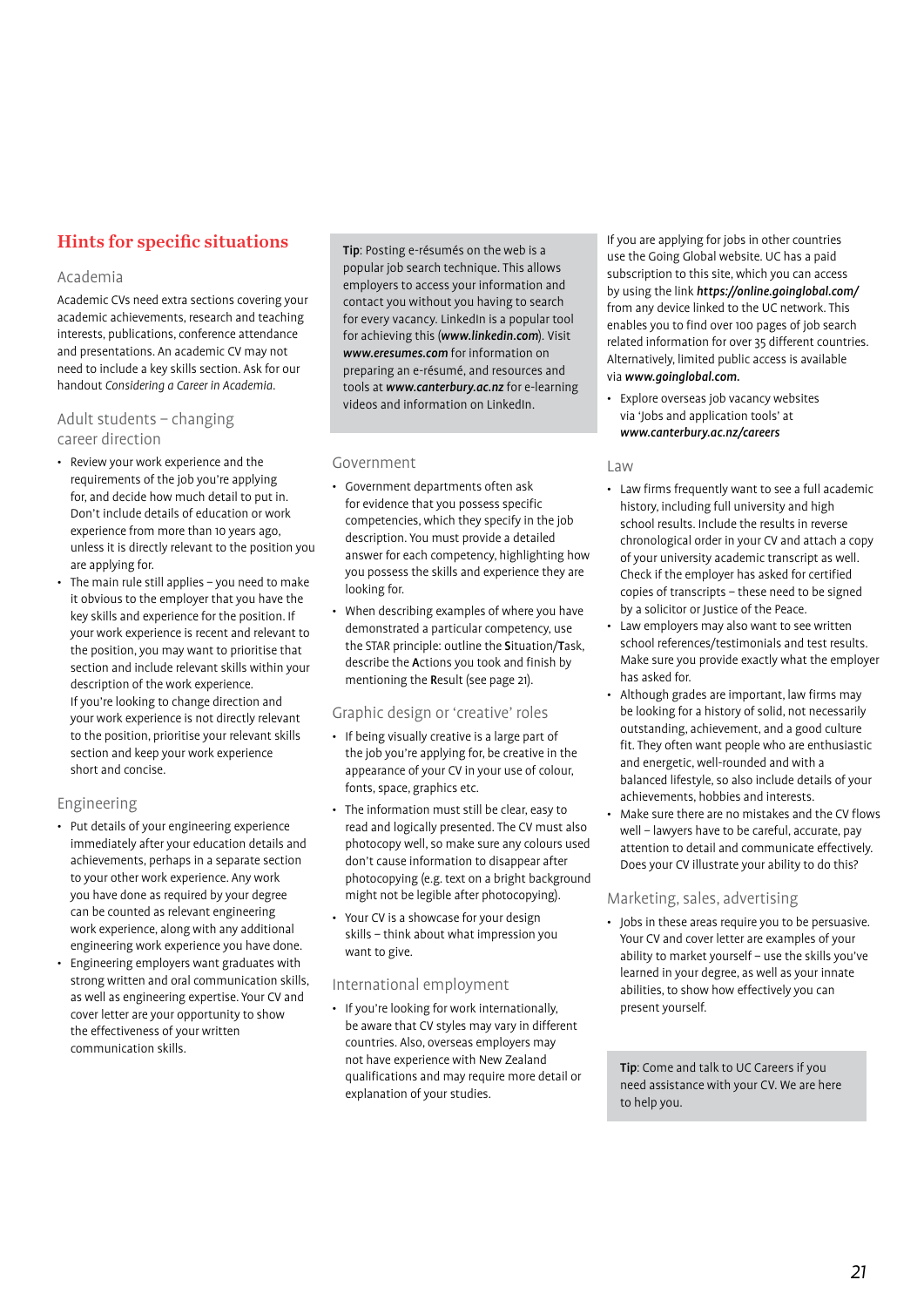# **WILLIAM JORDAN**

28 Clyde Road, Christchurch 8140 (03) 364 1234 or 021 234 5678 [william.jordan@gmail.com](mailto:william.jordan@gmail.com) | www.linkedin.com/in/willjordan12 A

# **EDUCATION AND QUALIFICATIONS**

C

E

F

2018 – University of Canterbury Bachelor of Commerce, majoring in Management 2013 – 17 Lakeside College NCEA Levels 1, 2 & 3 endorsed with excellence. Year 13 Subjects: Maths, English, Economics, Geography and Japanese D

# **KEY SKILLS / COMPETENCIES**

#### **Interpersonal Skills**

- Working at Coffee Culture and McDonalds developed excellent customer service skills and an ability to get along with many different types of people. • An ability to relate well to people and help them cope with new situations as
- shown by mentoring other students while at university.
- An appreciation of and sensitivity to the many differing perspectives on the world through living with flatmates from multiple cultures and traveling through Europe.

# **Communication Skills**

- Clear, high quality written communication as demonstrated by achievement of B average grades in essays and reports for Management and Marketing University courses.
- Effective listening and oral communication skills developed through delivering seminars and presentations at University, mentoring other students, and café work.
- Successfully adapted to several non-English speaking cultures while on a gap year travelling and working throughout Europe for a year.

#### **Teamwork Skills**

- Achieved grade B+ in University project in third year, working in a team of four to research a company and develop a marketing plan.
- Longstanding commitment to being a team player and ability to develop teamwork in others through playing in a hockey team at school and University, rising to coach the B team in 2016.
- At each workplace in NZ and overseas, made a positive contribution to the work environment by being reliable, flexible, supportive and friendly towards work colleagues.

# **Problem Solving Skills**

G

- Received an A grade for a University management assignment. Wrote a concise report that analysed the issue, provided an outline of two options with strong reasoning for implementation of the preferred option.
- Managed customer complaints in hospitality roles by listening, ascertaining the problem and finding an appropriate solution, liaising with the manager when necessary.
- Analysed the hockey team's performance and devised training routines to deal with any problem areas as part of my responsibilities as coach.

William Jordan **October, 2012 Page 1 of 2** 

A You don't need to include age, gender, marital status or health status.

If you were born overseas and have citizenship, Permanent Resident status or a work permit, it is helpful to indicate this.

B Make sure your telephone messages and email address give an appropriate impression to an employer.

B

- C Reverse chronological order (most recent first) for your Education and Qualifications and Work History sections.
- **D** Some employers, especially law firms, require full details of your school and university results.
- $E$  Key skill sub-headings need to match the skills, attributes and experience the employer is looking for as highlighted in the position description.

or tasks you have done, followed by the outcome/results. This will provide evidence that you have used the skill in a number of different settings or for different purposes.

G It is wise to include a header or footer with your name, the date and page number, in case the pages of your CV get separated.

> Layout should be clear, with consistent fonts, margins and white space to make the CV easy to read.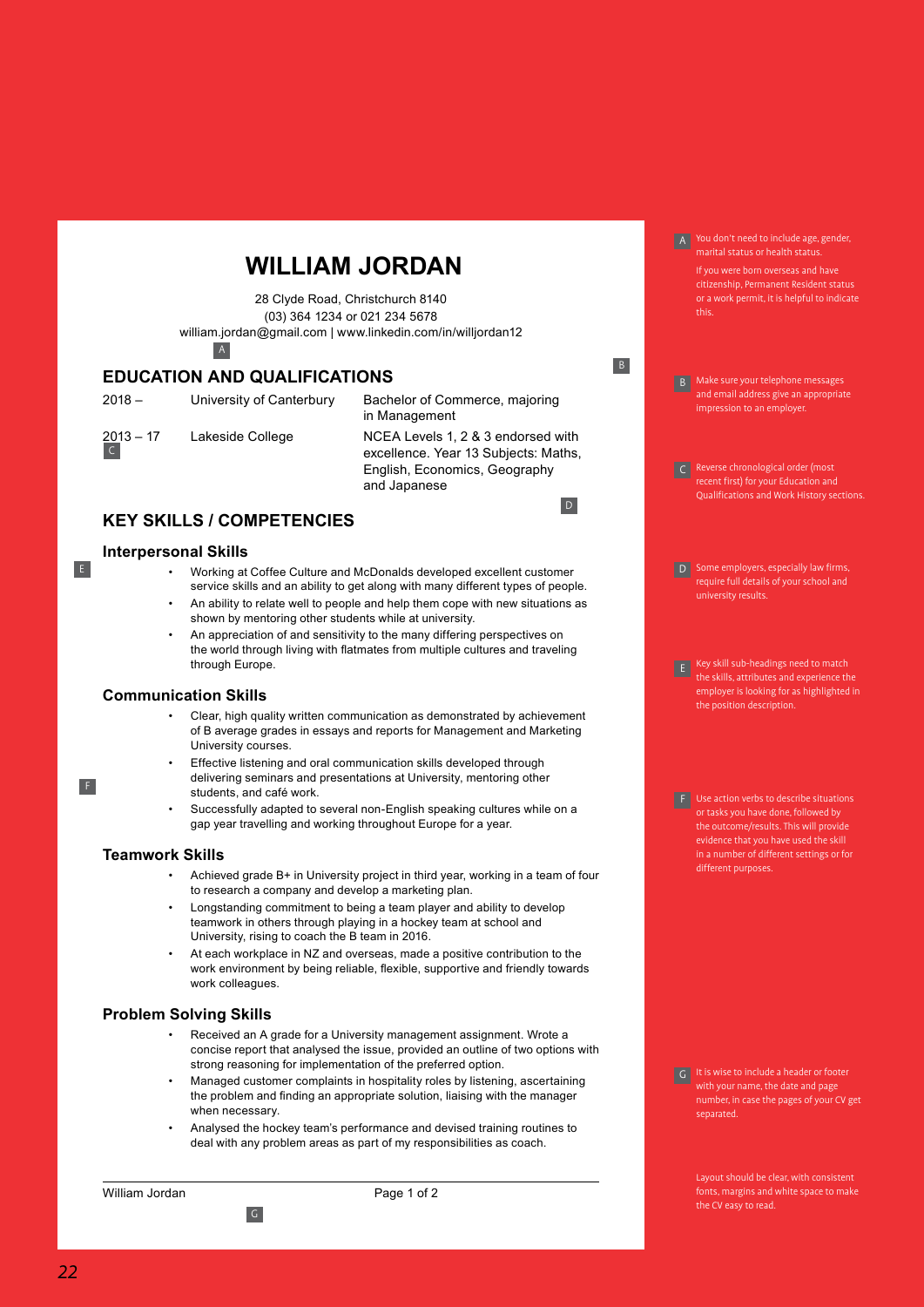# **RELEVANT ACADEMIC PROJECTS**

- 2019 Group research design and statistical analysis reviewed New Zealand's retail industry performance and researched trends to inform management decision making within sector. •
	- Case study completed literature review and summarised key improvements the identified company could implement to achieve sustainable development targets.
	- Marketing case presentation undertook market opportunity analysis for the identified company and developed a six month strategic marketing plan.

J

- 2019 Case study identified suitable marketing approaches to support business objectives. •
	- Assignment completed literature review on how consumers make decisions; explored topics such as consumer motivation and how to retain their loyalty.

# **E** ACHIEVEMENTS

| 2019 | Mentor for new students at University of Canterbury  |
|------|------------------------------------------------------|
| 2019 | Student representative for the Management Department |
| 2018 | Coached the Canterbury University Hockey B team      |

# **EMPLOYMENT HISTORY**

| $\bullet$<br>K                 | Feb 2018 - Waiter/Barista Coffee Culture, Christchurch<br>Provide outstanding service to customers and make coffees,<br>offer drinks, and prepare food<br>Maintain high levels of hygiene and cleanliness in the café<br>Contribute to café atmosphere by being friendly, cheerful<br>and enthusiastic. |
|--------------------------------|---------------------------------------------------------------------------------------------------------------------------------------------------------------------------------------------------------------------------------------------------------------------------------------------------------|
| Jan 2017 -<br>Feb 2018 $\cdot$ | <b>Waiter/Barista/Barperson Various Employers</b><br>M<br>Served customers drinks and/or food in a variety of cafés and bars in Europe<br>(temporary jobs while travelling)                                                                                                                             |
| Jan – Dec<br>2016<br>٠<br>٠    | Kitchen Hand/Server McDonalds, Christchurch<br>(part time, after school)<br>Took customer orders and served customers<br>Cleaned kitchen and restaurant.                                                                                                                                                |

# **INTERESTS** N

- International travel spent year between school and University travelling round Europe, learning about different cultures, customs and languages.
- Playing hockey and social tennis several times a month.
- Sailing member of Christchurch sailing club since 2010.

# **REFEREES**

**Dr Fred Bloggs** O

Senior Lecturer, Department of Commerce University of Canterbury, Christchurch 8140

03 366-7001 Extn. 1234 fred.bloggs@canterbury.ac.nz **Ms Sonia Smith** Manager, Coffee Culture Christchurch

03 123-1234 s.smith@coffeeculture.co.nz

 $\overline{1}$ 

**H** Order the sections according to what you think will interest the employer most. Mention positions of responsibility, awards and scholarships. Include school achievements if relatively recent.

I Consider your 'points of difference' – what makes you stand out from others?

J Consider separating your most relevant work experience into a 'Relevant Work Experience' section. Then have an 'Additional Work Experience'.

work backwards.

- L Your description of tasks & duties should be brief and clear. Highlight the transferable skills and attributes you have developed.
- M You can group jobs together if you don't think they are particularly relevant to your application.

N Give enough details about your interests to give an employer a clear idea of your level of involvement.

O Employers usually ask for the names and Make sure these referees know you well to support you in your application. Always get your referees' consent first, give them a copy of your CV and the position description and discuss it with them.

> Don't include written references with your CV unless the employer has asked for them.

William Jordan **October, 2012** Page 2 of 2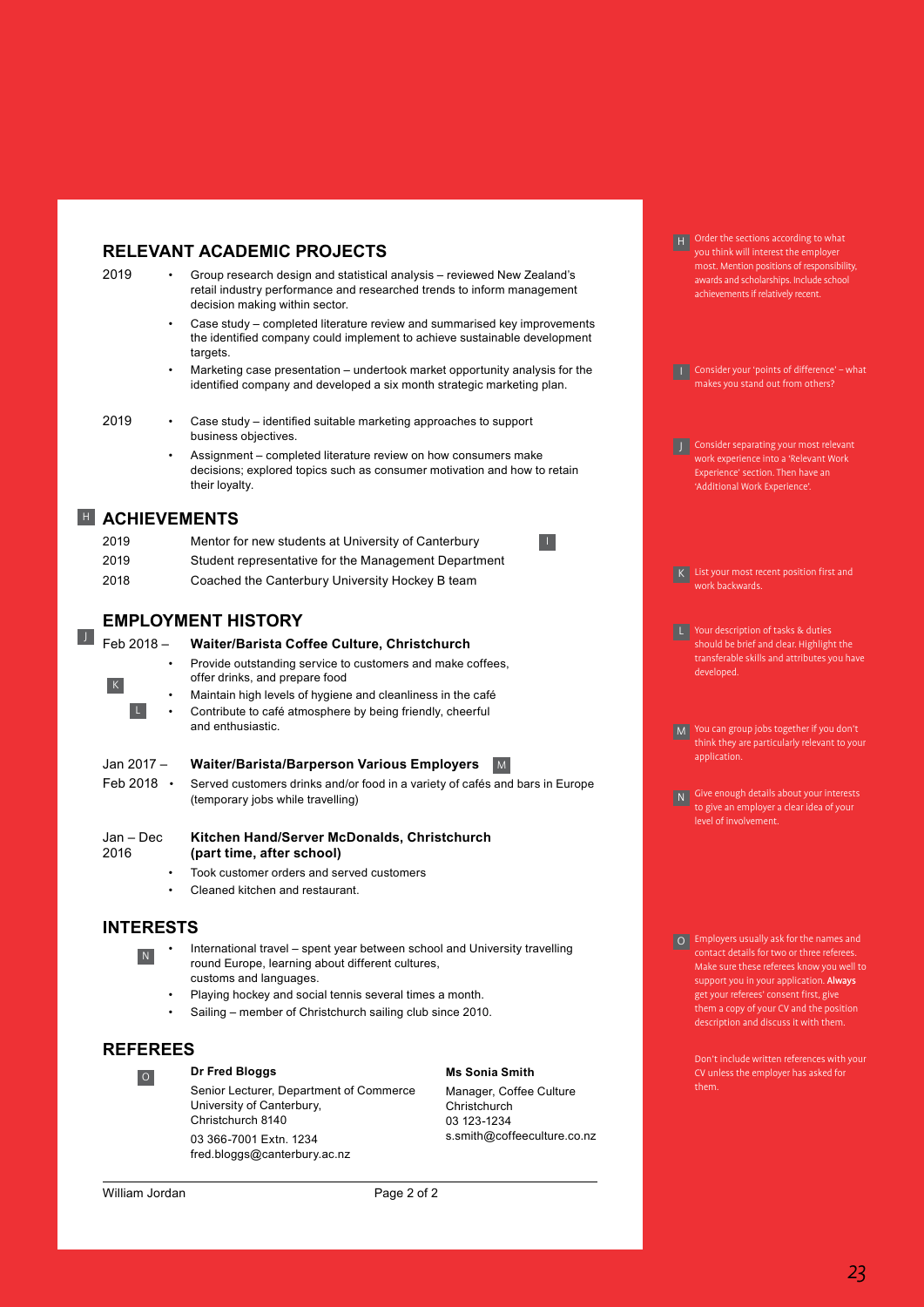|                 |                                 |                                                                                                                                                                                                                                                                                                                                                                                                                                                                                                                            | $\mathsf{A}$ | Include both term and home addresses if<br>they are different, and give dates you will                                        |  |
|-----------------|---------------------------------|----------------------------------------------------------------------------------------------------------------------------------------------------------------------------------------------------------------------------------------------------------------------------------------------------------------------------------------------------------------------------------------------------------------------------------------------------------------------------------------------------------------------------|--------------|-------------------------------------------------------------------------------------------------------------------------------|--|
|                 |                                 | <b>Josie Peterson</b>                                                                                                                                                                                                                                                                                                                                                                                                                                                                                                      |              | be at each one (if appropriate).                                                                                              |  |
|                 | Term address:                   | 1/14 Ely Street, Christchurch Tel: (03) 365-6421                                                                                                                                                                                                                                                                                                                                                                                                                                                                           |              |                                                                                                                               |  |
| A               | Home address:                   | 18 Hill Street, Richmond, Nelson Tel: (03) 544-2132<br>(9 June – 14 July)                                                                                                                                                                                                                                                                                                                                                                                                                                                  |              |                                                                                                                               |  |
|                 | Email:                          | josie.j.fields@xtra.co.nz                                                                                                                                                                                                                                                                                                                                                                                                                                                                                                  |              |                                                                                                                               |  |
|                 | Mobile phone:                   | 021 123 123                                                                                                                                                                                                                                                                                                                                                                                                                                                                                                                |              | A Career Objective, Profile or Highlights<br>section in your CV is optional. The                                              |  |
|                 | LinkedIn:                       | www.linkedin.com/in/josiepeterson12                                                                                                                                                                                                                                                                                                                                                                                                                                                                                        |              | purpose is to give the employer summary<br>information about your career goals,<br>objectives, skills and/or experience. Make |  |
| $\overline{B}$  | <b>Career Objective</b>         |                                                                                                                                                                                                                                                                                                                                                                                                                                                                                                                            |              | it short and relevant to the particular                                                                                       |  |
|                 |                                 | To develop a career within and contribute to commercial law,<br>drawing upon technologies to enhance how a world-class law firm<br>supports businesses and the economy.                                                                                                                                                                                                                                                                                                                                                    |              | organisation or job.                                                                                                          |  |
|                 | <b>Education</b>                |                                                                                                                                                                                                                                                                                                                                                                                                                                                                                                                            |              |                                                                                                                               |  |
|                 | 2016 - Current                  | University of Canterbury, Christchurch                                                                                                                                                                                                                                                                                                                                                                                                                                                                                     |              | Reverse chronological order<br>(most recent first). Note: Law students                                                        |  |
|                 |                                 | Completing LLB and BA in December 2020                                                                                                                                                                                                                                                                                                                                                                                                                                                                                     |              | should normally include results back to                                                                                       |  |
|                 | $\mathsf{C}$                    | Major subjects: Law and Japanese                                                                                                                                                                                                                                                                                                                                                                                                                                                                                           |              | Year 11 (see page 23).                                                                                                        |  |
|                 | $2011 - 2015$                   | Waimea College, Auckland                                                                                                                                                                                                                                                                                                                                                                                                                                                                                                   |              |                                                                                                                               |  |
|                 |                                 | NCEA Levels 1, 2 and 3 endorsed with excellence                                                                                                                                                                                                                                                                                                                                                                                                                                                                            |              | Your achievements will help<br>make you stand out from                                                                        |  |
| $\vert D \vert$ | <b>Achievements</b>             |                                                                                                                                                                                                                                                                                                                                                                                                                                                                                                                            |              | other applicants.                                                                                                             |  |
|                 | 2019                            | Finalist in the Smith & Ryan Client Interviewing Competition.                                                                                                                                                                                                                                                                                                                                                                                                                                                              |              |                                                                                                                               |  |
|                 |                                 | Semi Finalist in the Celie, Foster & Reese<br><b>Mock-Court Competition</b>                                                                                                                                                                                                                                                                                                                                                                                                                                                |              |                                                                                                                               |  |
|                 |                                 | Awarded the Competent Toast Master Certificate in<br><b>Public Speaking</b>                                                                                                                                                                                                                                                                                                                                                                                                                                                |              |                                                                                                                               |  |
|                 | $2017 - 2018$                   | Student Liaison Officer for the Japanese<br>Language Department                                                                                                                                                                                                                                                                                                                                                                                                                                                            |              |                                                                                                                               |  |
|                 | 2015                            | Chess 'A' Grade Representative for Waimea College.                                                                                                                                                                                                                                                                                                                                                                                                                                                                         |              |                                                                                                                               |  |
|                 |                                 | Peer support Leader for Year 9 students                                                                                                                                                                                                                                                                                                                                                                                                                                                                                    |              | Bring your relevant work experience to                                                                                        |  |
| LE.             | <b>Relevant Work Experience</b> |                                                                                                                                                                                                                                                                                                                                                                                                                                                                                                                            |              | the employer's attention by putting it in a                                                                                   |  |
|                 | Jan 2020 - Current              | <b>Community Law Canterbury</b>                                                                                                                                                                                                                                                                                                                                                                                                                                                                                            |              | separate section.                                                                                                             |  |
|                 |                                 | Caseworker (Volunteer)                                                                                                                                                                                                                                                                                                                                                                                                                                                                                                     |              |                                                                                                                               |  |
|                 |                                 | Interview clients to ascertain their particular concerns, developing<br>a close rapport with clients from various cultural and social<br>backgrounds. Conduct legal research and problem solving<br>under the supervision of a solicitor and advise client of legal and<br>non-legal options available. Interpersonal, documentation and<br>interviewing skills needed to handle each client's individual needs.                                                                                                           |              | If your work experience is relevant, put in<br>detail to give the employer a clear picture<br>of your skills and experience.  |  |
|                 | Feb 2019 - Current              | University of Canterbury Toastmasters Speaking Club<br>Vice-President of Education (Volunteer)                                                                                                                                                                                                                                                                                                                                                                                                                             |              |                                                                                                                               |  |
|                 |                                 | Plan and distribute a weekly programme outlining member's<br>responsibilities for club meetings. Developing mentoring<br>programme matching up new and experienced members;<br>monitoring each member's progress and providing constructive<br>feedback. Liaising with other TM Clubs around Christchurch,<br>which includes interclub exchanges and guest speakers. Gained<br>increased levels of confidence and competence in speaking<br>before large audiences, promotion and leading others towards a<br>common goal. |              |                                                                                                                               |  |

1

# 24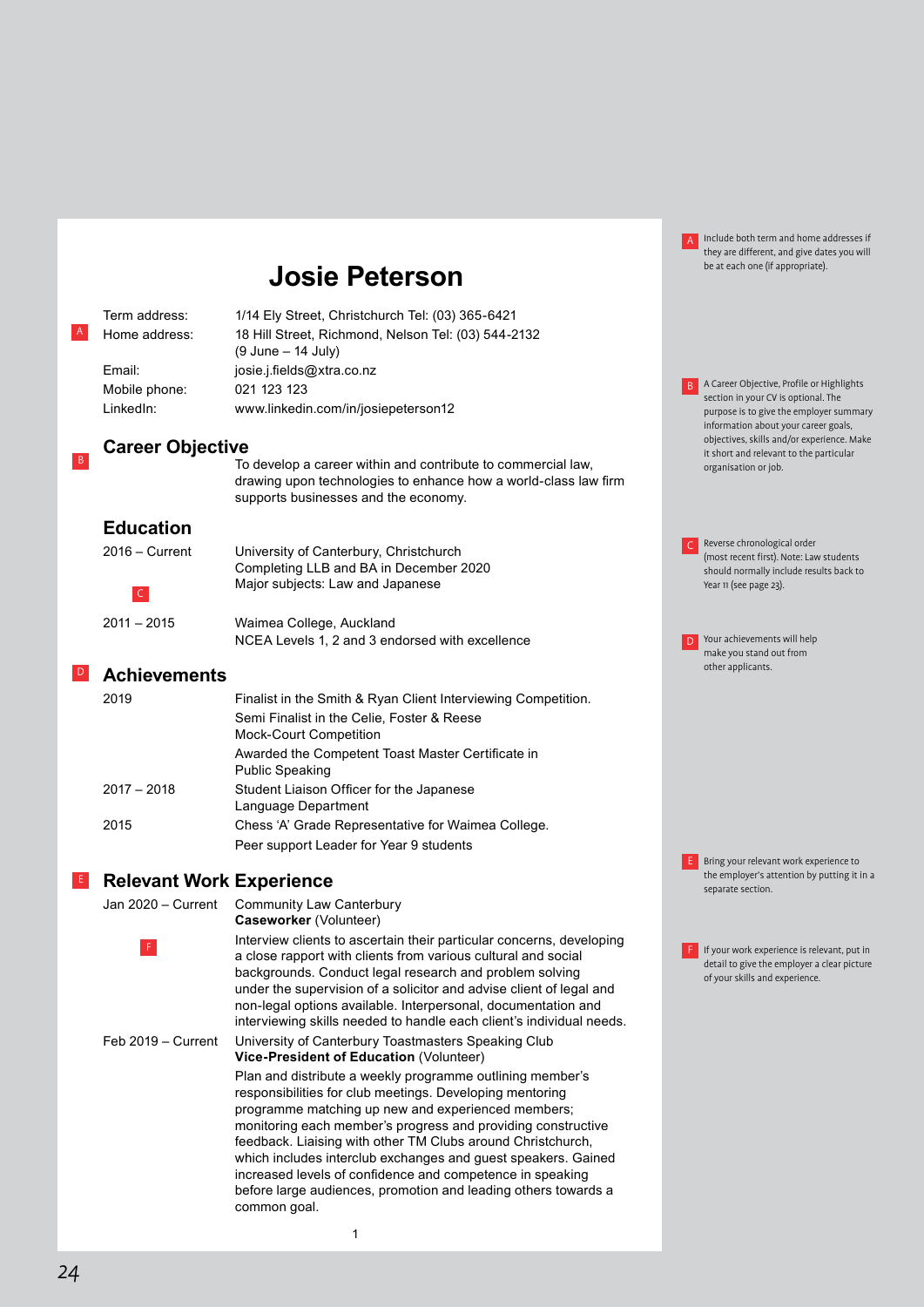# **Other Work Experience**

Jan 2016 – Nov 2018 Cash Converters Ltd, Christchurch (P/T)

# **Sales Assistant**



Sold wide variety of second-hand goods to people from various cultural backgrounds and nationalities. Involved The employer is looking for the employer is looking for.<br>
The employer is looking for the employer is looking for the employer is looking for the employer is looking for ability to handle customer enquiries by phone and in person. Developed skills of persuasion, ability to develop a close rapport with customers, and working towards set goals.

# **Academic Record**

| 2016 – Current | University of Canterbury                             |    |
|----------------|------------------------------------------------------|----|
|                | Bachelor of Law; Bachelor of Arts (Major: Japanese)  |    |
| 2019           | Company Law and the Law of Partnership               | A  |
|                | <b>Employment Law</b>                                | А- |
| Η.             | Intellectual Property Law                            | B+ |
|                | Japanese Language                                    | B  |
|                | Written Communication in Japanese                    | B. |
|                | Japanese Society                                     | B. |
| 2018           | <b>Public Law</b>                                    | А- |
|                | Land Law                                             | B+ |
|                | Japanese Language                                    | В  |
|                | <b>Equity and Succession</b>                         | B. |
| 2017           | Criminal Law                                         | А- |
|                | The Law of Contract                                  | B+ |
|                | The Law of Torts                                     | B+ |
|                | Written Communication in Japanese                    | B  |
|                | Japanese Language                                    | B. |
| 2016           | The Legal System                                     | A  |
|                | Law, Justice and Morality                            | A  |
|                | Introduction to Japanese culture                     | B+ |
|                | Introduction to Japanese literature and related arts | C. |
|                | Japanese Language                                    | C  |
|                |                                                      |    |

# **Interests**

| Touch rugby                 | Regularly play for a University of Canterbury team. Enjoy<br>the teamwork and social aspects of the team as well as the<br>sport itself. |
|-----------------------------|------------------------------------------------------------------------------------------------------------------------------------------|
| Aerobics                    | Twice per week for general fitness.                                                                                                      |
| Tennis                      | School captain, now play socially in summer.                                                                                             |
| University Drama<br>Society | Actively involved in several productions taking lead roles.                                                                              |

# **Referees**

Mr A D Matthews Senior Lecturer Department of Law University of Canterbury **Christchurch** Tel: (03) 366 7001 Extn. 1234 Email: tony.matthews@canterbury.ac.nz

Mr R L Mitchell Manager Community Law Canterbury **Christchurch** Tel: (03) 123 1234 Email: r.l.mitchell@canlaw.org.nz **G** Make sure you highlight the skills you developed in each job, in particular those<br>the employer is looking for.

**H** If you choose to include full details of your academic history, put it in reverse chronological order (most recent first), and order the grades with the best at the top within each year.

> Use a similar layout for school subjects and results if they have also been requested by the employer.

List courses for which you do not yet have final results, but leave the grade blank or put TBA.

**I** Interests can also highlight your 'points of difference' to an employer.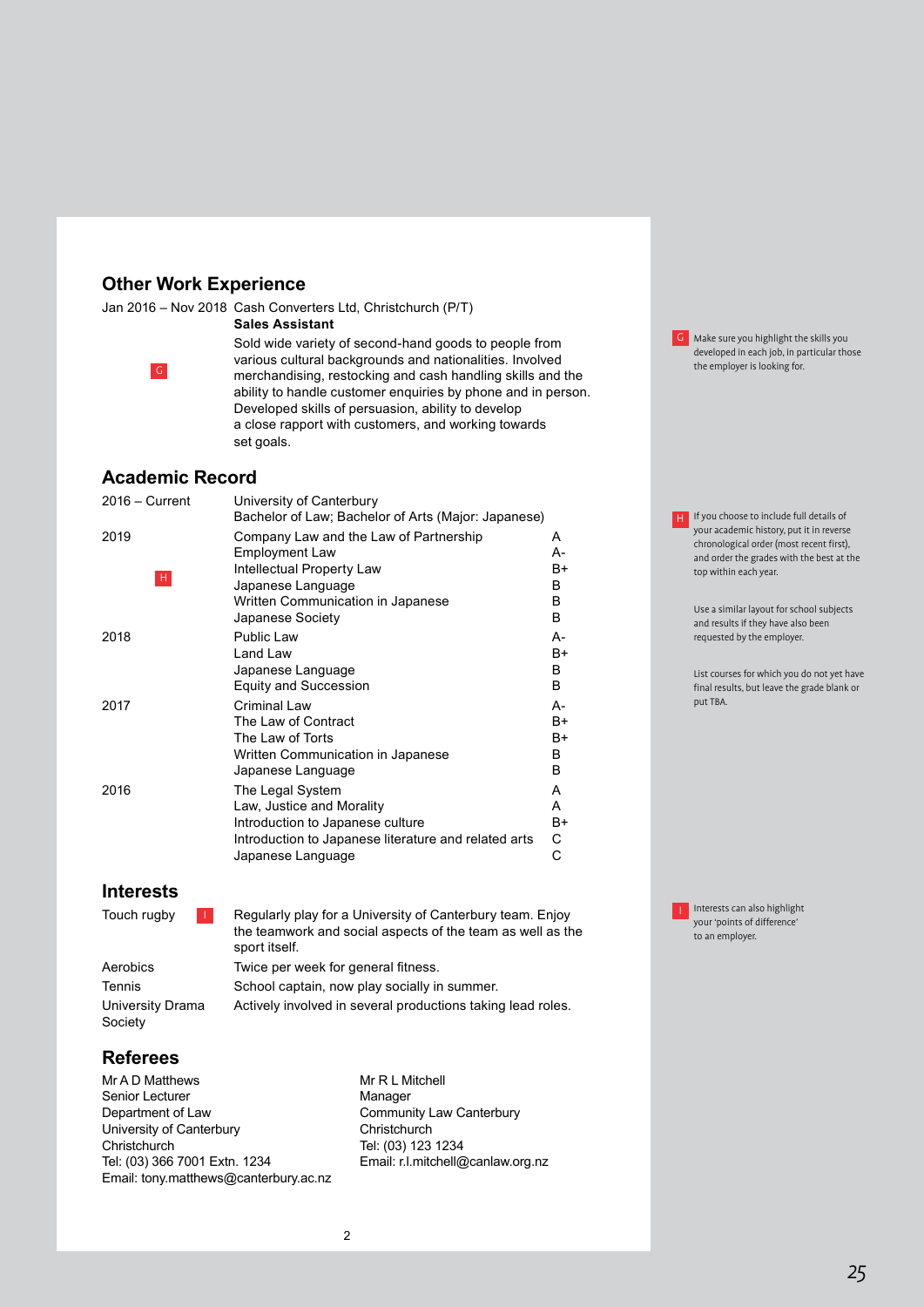# Teaching CVs



In addition to the general information on writing an effective CV, UC Careers would recommend the following information for a teaching CV. Remember, variations may occur depending on your area of teaching:

# General tips

- Make sure you target your CV to the position description and person specification. If in doubt contact your prospective employer directly and ask if they have any particular requirements.
- Read your prospective employer's newsletter, website and ERO report. Ask your lecturers about their knowledge of schools you are applying to. Talk to classmates who have had teaching placements there. These are all ideal ways to inform your job application process and understand the community that your prospective employer is part of.
- Some prospective employers will accept your CV via email, others won't. Check your prospective employer's preference. This information may be listed at the bottom of the information pack, or ask them.
- Prospective employers might like to meet with you. If appropriate, make an appointment to hand in your application in person.
- Keep your CV brief usually no more than 2–4 pages.
- Highlight in your CV your ability to work in a team, and to accept and act on advice given.
- If appropriate for the position, consider how you can use your creativity and imagination in the presentation of your CV to ensure it stands out.
- Ask for feedback on your CV from UC Careers staff. Alternatively an academic staff member at the College of Education may be able to give you feedback. If you use photos of you interacting with children in your CV, remember children must not be identifiable.

#### Personal details

- Indicate that you will be applying for your provisional teacher registration number when your official academic transcript has been released. For example, you could state this in your CV in this way: 'Application yet to be actioned' or 'application currently being processed'.
- Identify if you are a NZ Citizen or Permanent NZ resident.
- Make a note if you have your driver's licence and your own transport (if relevant).
- Photos are optional. If you do include some make sure they show you in a professional and positive light. Be selective – do not include too many.

# Education & qualifications

- Include any relevant professional development you have had.
- As a beginning teacher include your Academic Transcript with your job applications. Your 'unofficial' academic transcript may be sufficient in the first instance. See page 7 of this Guide for details on how you can order your 'official' and 'unofficial' transcript.

#### Teaching placements

- Starting with your most recent position, include the year levels, names of associates and schools, centres or services you have taught at. Also include a brief summary of what you 'achieved' on each placement
- Highlight positions of responsibility you held, any extracurricular participation and professional development attended.
- Where appropriate, include comments from your professional practice records to support your achievements in the classroom.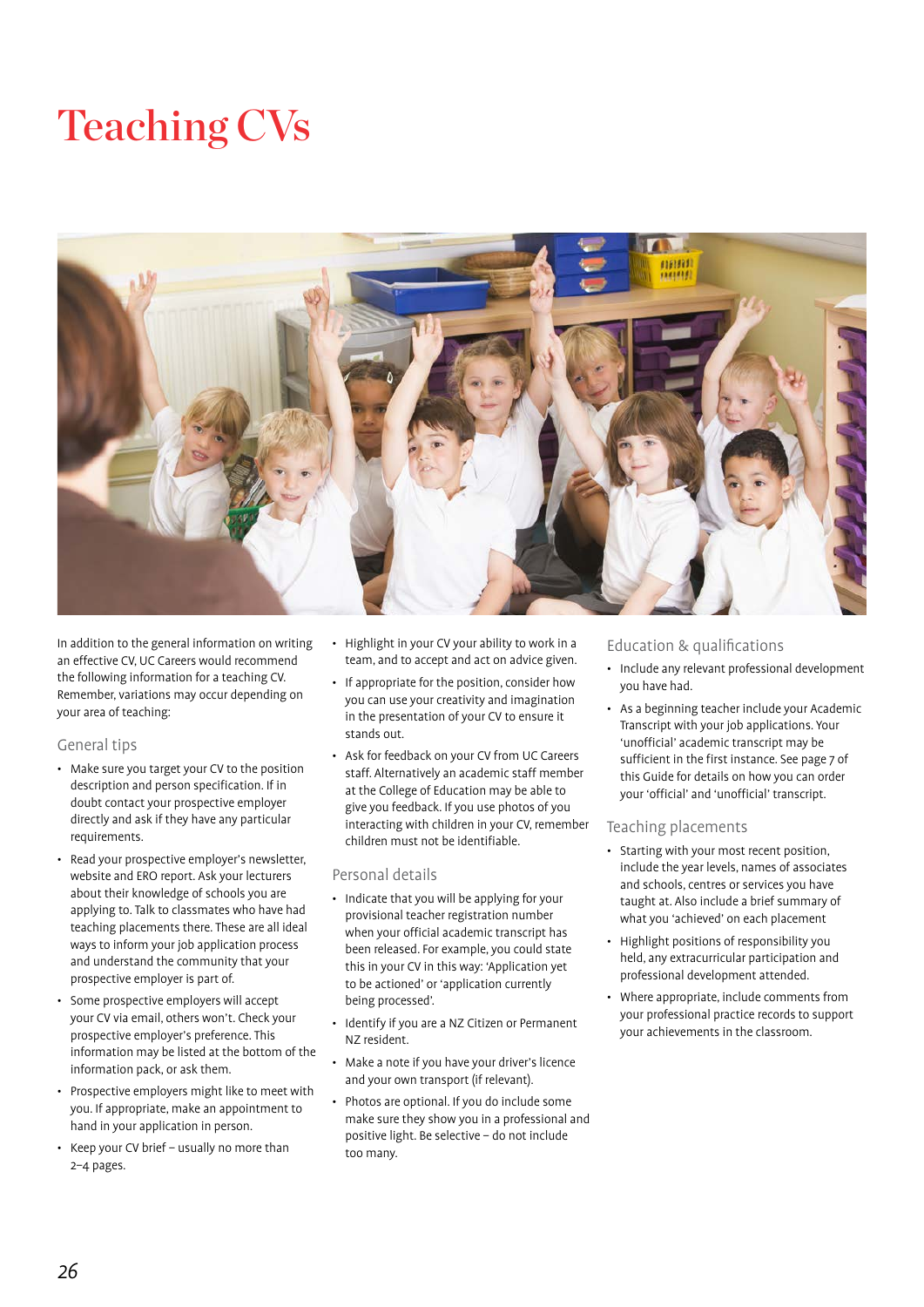# Curriculum areas & strengths

- Give examples of your knowledge, experience and strengths in different curriculum areas.
- Make sure your classroom management and organisation skills are addressed.
- List any other relevant strengths / skills and how they will benefit your teaching in the positions are you applying for. Highlight attributes such as being responsible, honest, resilient, able to embrace diversity and use your initiative.

#### Teaching philosophy

- Your teaching philosophy needs to summarise what you believe about teaching and learning, based on your understanding of various theories, models, approaches and classroom experience. It needs to reflect your planned practices and be congruent with your values and beliefs.
- The length and presentation of your teaching philosophy may vary as to what different employers look for, but keep it relevant to the application and concise. You can use your creative flair, ideas, quotes etc in illustrating your teaching philosophy. Talk to associate teachers about how they have presented their teaching philosophy in their CV, as a way of generating ideas.

#### Additional work experience

• State specific transferable skills and attributes you have gained in other work experience that are relevant to the teaching jobs you are applying for.

# Achievements & interests

- Make sure you include any sporting, cultural, community, academic and leadership achievements.
- Highlight your interests and any transferable skills and personal attributes you have gained that you would bring to the teaching profession.

#### Referees

- Make sure you ask your referees for their permission and that they will be supportive of your application.
- Your final teaching placement associate teacher reports – as well as speaking with your most recent associate teachers – will be of particular interest to a prospective employer as they will provide evidence of your classroom practice. Be aware your referees may have to fill in a confidential referee report and submit it directly to your prospective employer.
- Make sure you include your referees' work, home and mobile numbers (with their permission). This way they can be contacted during the evening, on the weekends or school holidays if required.
- A character and/or work referee are also helpful to include. Additional written references supporting your application can be enclosed, but consider their relevance to the position you are applying for.

# Professional knowledge / professional practice / professional values & relationships

• In summary, your CV needs to reflect the Education Council of Aotearoa New Zealand Graduating Teacher Standards and how you have achieved these. See: [https://teachingcouncil.nz/content/](https://teachingcouncil.nz/content/graduating-teacher-standards) [graduating-teacher-standards](https://teachingcouncil.nz/content/graduating-teacher-standards)